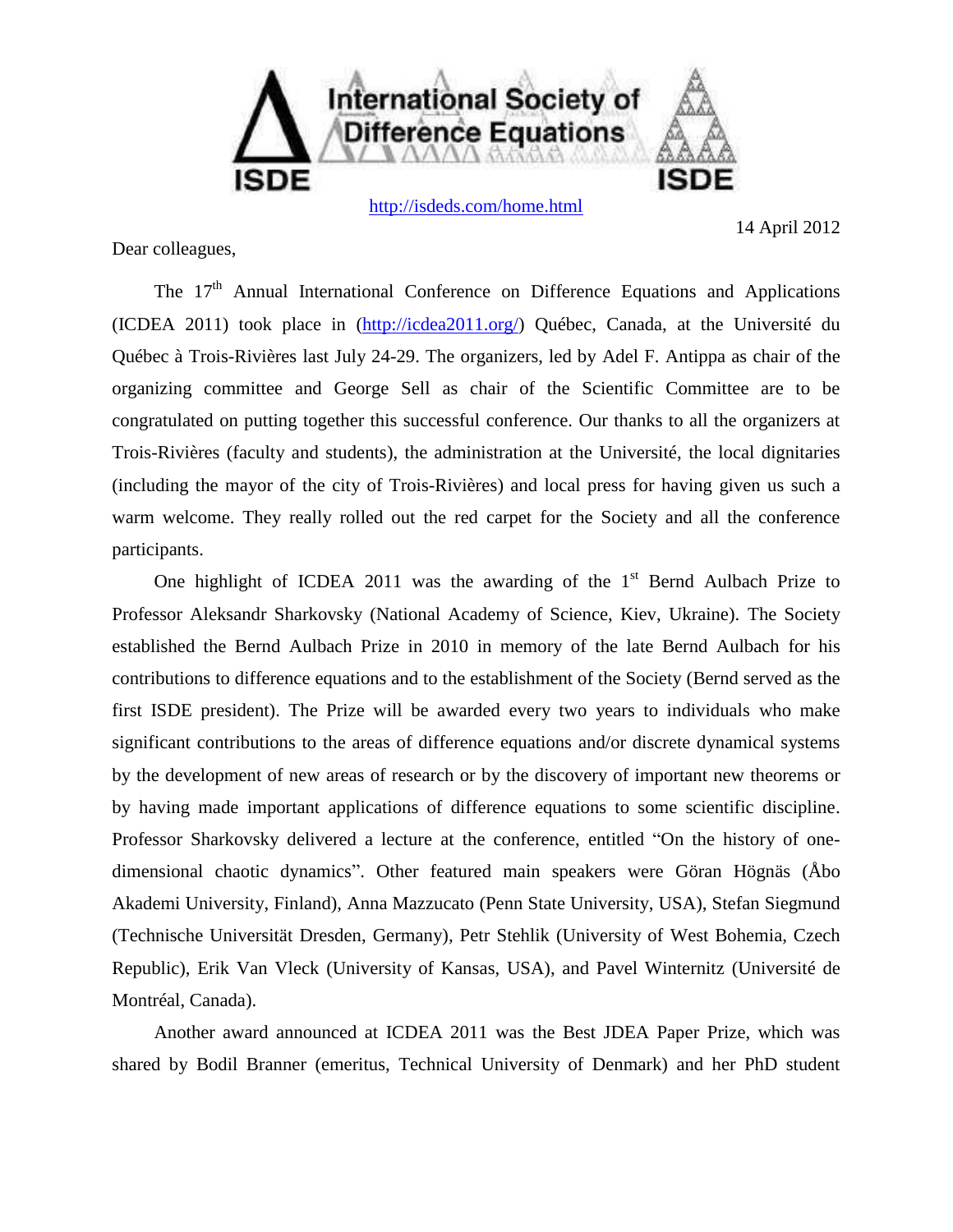Kealey Dias for their paper "Classification of complex polynomial vector fields in one complex variable" which appeared in Volume 15, Nos. 5-6 (2010), pp 463-571.

Plans are well in place for 18<sup>th</sup> Annual International Conference on Difference Equations and Applications (ICDEA 2012) to be held in Barcelona, Spain, during July 22-17. Lluís Alsedà (Universitat Autònoma de Barcelona) is serving as chair of the organizing committee. Special sessions have been organized on the following topics:

Combinatorial and topological dynamics Complex dynamics Applications of difference equations to biology Chaotic linear dynamics Economic dynamics and control Asymptotic behavior and periodicity of difference equations

The main speakers will be:

Robert Devaney (Boston University, USA) João Lopes Dias (Technical University of Lisbon, Portugal) Saber Elaydi (Trinity University, USA) Armengol Gasull (Universitat Autònoma de Barcelona, Spain) Víctor Jiménez (Universidad de Murcia, Spain) Jaume Llibre (Universitat Autònoma de Barcelona, Spain) Michal Misiurewicz (IUPUI, USA) Rafael Ortega (Universidad de Granada, Spain) Christian Pötzsche (Alpen-Adria Universität Klagenfurt, Austria) Enrique Pujals (Instituto Nacional de Matemática Pura e Aplicada, Brazil) Ana Rodrigues (KTH, Stockholm, Sweden) Lubomir Snoha (Matej Bel University, Slovakia) Sergei Trofimchuk (Universidad de Talca, Chile)

I hope you will plan to attend this exciting conference. For further details, please see the conference website:<http://www.icdea2012.com/> .

The Society has limited funds available to support student attendance at ICDEA 2012. Eligible to apply are students of faculty mentors who are ISDE members. Awards will pay the conference registration fee and provide a small stipend towards travel costs. An applicant should send their name, address, and affiliation, as well as a letter of recommendation from their faculty mentor, via email to Professor J. M. Cushing (President of ISDE) at [cushing@math.arizona.edu](mailto:cushing@math.arizona.edu) . Applications received before June 8, 2012, will receive the highest priority.

You should also put on your calendar the dates of the 19<sup>th</sup> Annual International Conference on Difference Equations and Applications (ICDEA 2013) which will be held May 26-30, 2013 at Sultan Qaboos University in Muscat, Oman. Please note the earlier dates for ICDEA 2013 (in